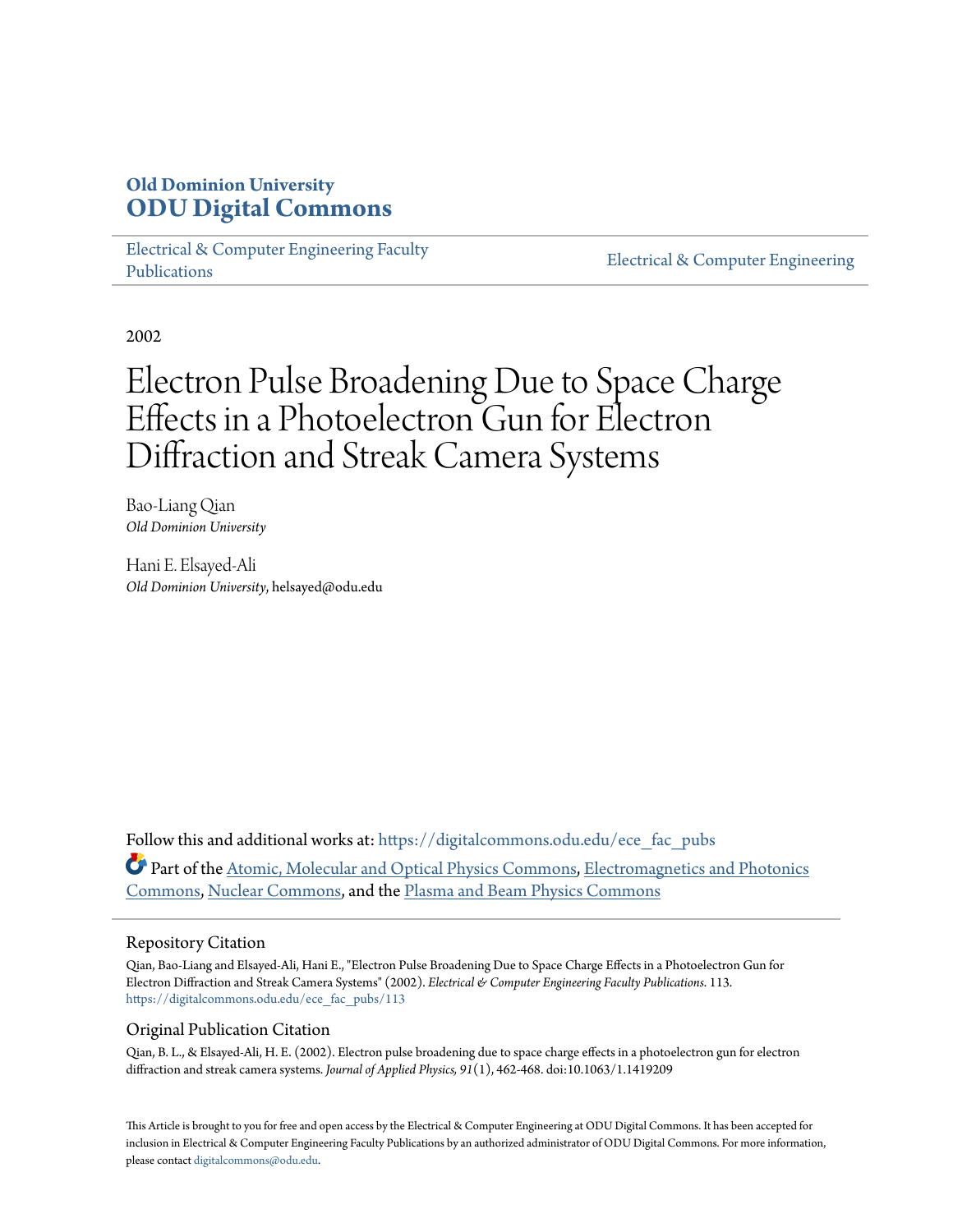# **Electron pulse broadening due to space charge effects in a photoelectron gun for electron diffraction and streak camera systems**

Bao-Liang Qian

*Department of Electrical and Computer Engineering, Old Dominion University, Norfolk, Virginia 23529-0256 and Department of Applied Physics, National University of Defense Technology, Changsha 410073, Hunan, China*

Hani E. Elsaved-Ali<sup>a)</sup>

*Department of Electrical and Computer Engineering, Old Dominion University, Norfolk, Virginia 23529-0256*

(Received 20 February 2001; accepted for publication 24 September 2001)

The electron pulse broadening and energy spread, caused by space charge effects, in a photoelectron gun are studied analytically using a fluid model. The model is applicable in both the photocathode-to-mesh region and the postanode electron drift region. It is found that space charge effects in the photocathode-to-mesh region are generally unimportant even for subpicosecond pulses. However, because of the long drift distance, electron pulse broadening due to space charge effects in the drift region is usually significant and could be much larger than the initial electron pulse duration for a subpicosecond electron pulse. Space charge effects can also lead to a considerable electron energy spread in the drift region. Temporal broadening is calculated for an initial electron pulse as short as 50 fs with different electron densities, final electron energies, and drift distances. The results can be used to design electron guns producing subpicosecond pulses for streak cameras as well as for time resolved electron diffraction. © *2002 American Institute of Physics.* [DOI: 10.1063/1.1419209]

#### **I. INTRODUCTION**

Picosecond and subpicosecond electron guns have wide applications in streak cameras $1-15$  and in time resolved electron diffraction.<sup>16–34</sup> In recent years, the generation of electron pulses with pulse widths of a few hundred femtoseconds or less has also become of much interest because of the ultrafast temporal resolution requirement for investigating various reactions.<sup>9,10</sup> Electron pulses of 50 fs, 2.6 MeV energy with  $(2-4.6)\times10^8$  electrons per pulse have been reported in Ref. 35. In this fully relativistic electron beam case, the 50 fs electron pulses were produced by pulse compression using a magnetic prism. However, for applications in streak cameras and electron diffraction, the electron energy is in the nonrelativistic regime, which makes magnetic electron pulse compression, as applied to the relativistic case, unfeasible. Also, the electron pulse needs to be produced from a photocathode. A method of temporal dispersion compression to produce 50 fs electron pulses was suggested for the nonrelativistic case, but has not been experimentally implemented.9,10 The main mechanisms of electron pulse broadening in streak cameras and time resolved electron diffraction systems are photoelectron energy spread and space charge effects.

For several types of photocathodes, including metals, the electrons are produced from the surface of the photocathode with almost the same duration as that of the activating laser pulse. It has been shown that increasing the electric field in the vicinity of the photocathode improves the temporal resolution of a streak camera by reducing the effect of the photoelectron energy spread on electron pulse broadening in the photocathode-to-mesh region. However, for femtosecond photoelectron pulses, maintaining the electron pulse duration in the femtosecond range as the electron pulse propagates through the drift region is difficult. Data have shown that electron pulse broadening is often larger in the electron drift region than in the photocathode-to-mesh region. $5$  Several factors can cause electron pulse broadening in the drift region.9,10,26,27 These include energy spread of the electron distribution near the surface of the photocathode, trajectory differences due to focusing elements in the drift region, and space charge effects. We show that space charge is the most dominant cause for pulse broadening. A femtosecond electron pulse with about  $10^3 - 10^4$  electrons, 10–50 keV energy,  $\sim$ 1 eV energy spread,  $\sim$ 10<sup>-3</sup> rad beam divergence, and a beam diameter of several hundred micrometers is suitable for streak camera and electron diffraction applications. In this case, the electron density is large enough to cause significant space charge effects.

Electron pulse broadening due to the initial energy spread of the photoelectrons and trajectory differences in the focusing lenses was analyzed in Refs. 4, 5, and 14. Space charge effects on the electron energy spread have been estimated on the basis of a time-independent model in which the axial variations of variables are neglected.<sup>36</sup> The spacecharge-limited current density has also been studied as a function of electron flow duration using a generalization of the Langmuir–Child equation derived from the fluid equation in the time-independent case. $37$  In Refs. 3 and 38, the space charge effects were investigated using a numerical so-

Electronic mail: helsayed@odu.edu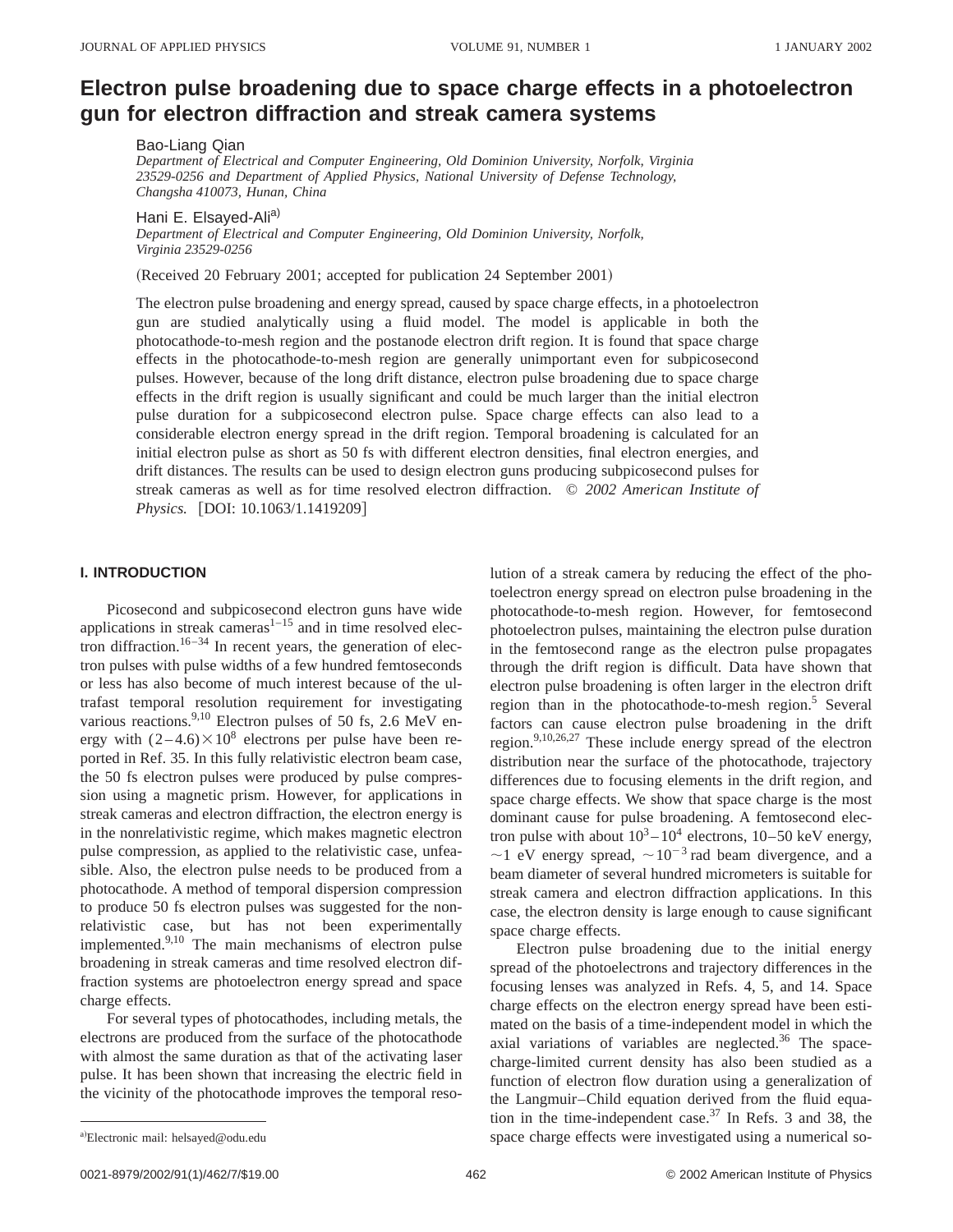

FIG. 1. The photoelectron gun configuration. The magnetic lens maintains beam collimation.

lution of the equations of motion for electrons. However, detailed analytical results based on a fully time-dependent model of the space charge effects on the electron pulse broadening and electron energy spread are not available.

In this paper, we develop a time-dependent fluid model of electron pulse broadening and electron energy spread due to space charge effects in a photoelectron gun. The analytical results we describe clarify the limitations imposed on the duration of ultrafast electron pulses by space charge effects, and can be used for developing femtosecond photoelectron guns. The paper is organized as follows: In Sec. II, the basic formulation of the fluid model describing the space charge effects in a photoelectron gun is given. In Sec. III, the space charge effects on the electron pulse broadening and electron energy spread are analyzed, and conclusions are stated in Sec. IV.

#### **II. BASIC FORMULATION**

Consider a photoelectron gun consisting of a photocathode with a potential of  $V_c = -V_0 < 0$ , a grounded mesh, a grounded pinhole for selecting the electrons, and an electron beam drift region with a magnetic lens, as shown in Fig. 1. A laser beam with pulse duration  $\tau_0$  is incident perpendicular to the photocathode and photo-emits the electrons. The electron pulse starts from the photocathode surface with an electron energy spread of  $\Delta E_0$ , and the motion of the electrons is assumed to be one dimensional (along the  $z$  direction), which means that all the physical quantities are assumed uniform across the beam cross section. The electron pulse duration is much shorter than the transit time of the electrons across the photocathode-to-mesh region. It is also appropriate to assume that the electron density *n* within the electron pulse is spatially uniform but temporally nonuniform for very short electron pulses, i.e., *n* is only a function of time. A schematic illustration of the temporal expansion of the electron pulse and the initial position of the electrons in the pulse are shown in Fig. 2. As shown in Fig.  $2(a)$ , the electron pulse is assumed to be of square shape, and the spatial length *l*  $= l_1$  of the electron pulse at the time  $t = t_1$  is shorter than *l* 



FIG. 2. (a) The time-dependent model describing the expanding electron pulse due to space charge effects. The electron density *n* within the electron pulse is spatially uniform but temporally nonuniform. The spatial length *l*  $=$ *l*<sub>1</sub> of the electron pulse at time  $t=t_1$  is shorter than  $l=l_2$  at  $t=t_2$ , where  $t_2 > t_1$ . (b) The positions of electrons contained in the electron pulse at *t*  $=0.$ 

 $=$ *l*<sub>2</sub> at *t* = *t*<sub>2</sub>, where *t*<sub>2</sub>>*t*<sub>1</sub>. Therefore, the electron pulse can be considered as a cylinder containing all electrons and temporally expanding in length because of space charge effects along the axial direction. For the sake of simplicity, we further assume that the laser pulse also has a square shape.

The one-dimensional fluid model describing the electron pulse includes the equation of motion

$$
mn\frac{dv}{dt} = -enE,\tag{1}
$$

the particle conservation equation in a pulse

$$
\int_{z_1}^{z_2} n \, dz = n \, l = N/A = \text{constant},\tag{2}
$$

and the Poisson equation

$$
\frac{\partial^2 \phi}{\partial z^2} = \frac{en}{\varepsilon_0} \tag{3}
$$

for  $z_1 \le z \le z_2$ . The electric field is expressed as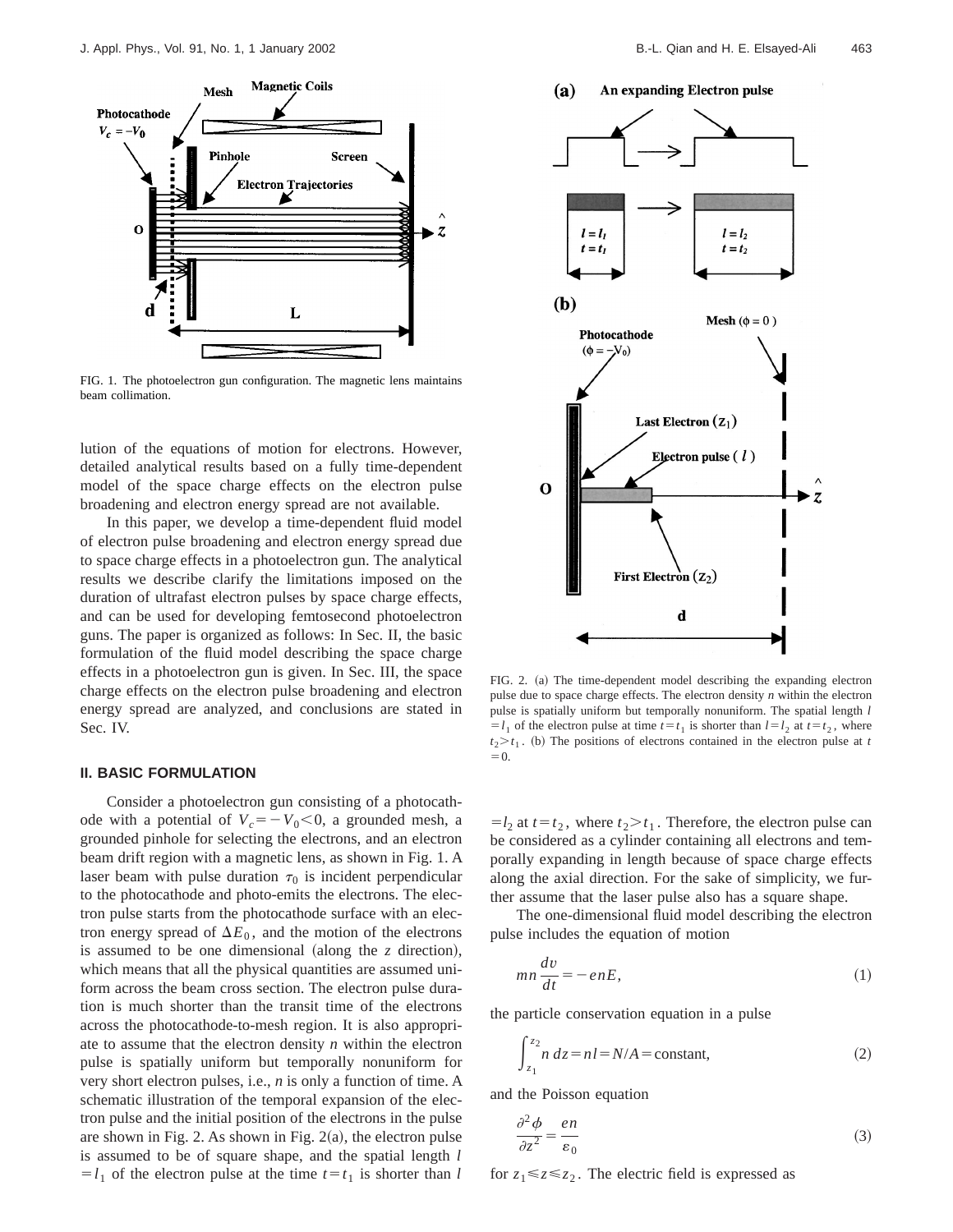$$
E = -\frac{\partial \phi}{\partial z}.
$$
\n<sup>(4)</sup>

Here,  $-e$ , *m*, and *v* are the charge, mass, and velocity of the electrons, respectively;  $n = n(t)$  represents the electron density in the pulse as described previously; *E* represents the electric field, which is the sum of the external electric field and the beam self-electric field produced by the collective space charge effects;  $\phi$  is the potential distribution;  $z_2$  and  $z_1$ are the positions of the first and last electrons in the electron pulse, as illustrated in Fig. 2(b);  $l=z_2-z_1$  is the spatial length of the electron pulse; *N* is the number of electrons contained in the electron pulse; *A* is the cross section of the electron beam; and  $\varepsilon_0$  is the vacuum permittivity.

In Eq.  $(1)$ , the pressure term in the fluid equation and the effects of Coulomb collisions between the electrons due to electron random thermal motion have been ignored because they are too small to affect the electron pulse duration and energy spread. The collective electron space charge effects are included in Eq.  $(1)$  since the electric field is related to the electron density  $n$  and the external voltage via Eq.  $(3)$ . The effects of the initial electron energy spread are included in the initial conditions.

Equations  $(1)$ ,  $(3)$ , and  $(4)$  can be combined to give

$$
\frac{\partial}{\partial z} \left( \frac{dv}{dt} \right) = \frac{\partial}{\partial z} \left( \frac{d^2 z}{dt^2} \right) = \frac{e^2 n}{\varepsilon_0 m},\tag{5}
$$

and integrating Eq. (5) from  $z=z_1$  to  $z=z_2$  yields

$$
\frac{d^2l}{dt^2} = \frac{e^2n}{me_0}l,\tag{6}
$$

where  $l = z_2 - z_1$  is the spatial length of the electron pulse. In deriving Eq.  $(6)$ , one should note that the electron density  $n = n(t)$  is independent of *z* within the pulse contained in  $z_1$ <sup> $\lt$ </sup> $z$ <sup> $\lt$ </sup> $z_2$ .

Equation  $(6)$  indicates that space charge effects lead to variations of the spatial length *l* of the electron pulse. In addition, Eq.  $(6)$  also describes space charge effects on electron pulse broadening. One can obtain the particle conservation equation, which is written as

$$
n_0 l_0 = n l = \text{constant} \tag{7}
$$

under the condition that the diameter of the electron beam is a constant according to Eq. (2). Here  $n_0 = n(t=0)$  and  $l_0$  $= l(t=0)$  are the initial density and spatial length of the electron pulse, and in this case the first electron is at  $z = l_0$ and the last electron is at  $z=0$ . Thus, Eq.  $(6)$  becomes

$$
\frac{d^2l}{dt^2} = \frac{e^2n_0l_0}{m\epsilon_0} = \omega_{\text{pe}}^2l_0 = \text{constant},\tag{8}
$$

where

 $\omega_{pe}$ =  $e^2n_0$  $\left[\frac{m_0}{m\varepsilon_0}\right]$ 1/2

is the initial electron plasma frequency of the electron pulse.

Equation  $(8)$  can be used to investigate the space charge effects on the pulse broadening in both the photocathode-tomesh region and electron drift region.

### **A. Space charge effects in the photocathode-to-mesh region**

Based on the above-described assumptions, we employ the result, Eq.  $(8)$ , obtained from the cold fluid model to investigate the space charge effects on the electron pulse in the photocathode-to-mesh region, as shown in Fig.  $2(b)$ . Solving Eq.  $(8)$ , one obtains

$$
l = \frac{1}{2}\omega_{\rm pe}^2 l_0 t^2 + \Delta v_s t + l_0,\tag{9}
$$

where  $\Delta v_s$  is the velocity difference between the first and the last electrons in the electron pulse at  $t=0$ , and

$$
\Delta v_s = \Delta v_0 + \frac{eV_0 \tau_0}{md} \tag{10}
$$

with  $\Delta v_0 = \sqrt{2\Delta E_0 / m}$  being the velocity spread of the electrons at the photocathode surface. We note that the initial energies of the electrons at the photocathode surface vary from 0 to  $\Delta E_0$ . Here, Eq. (10) can be obtained by solving the equation of motion. In deriving Eq.  $(10)$ , we have assumed that the initial electron pulse duration is equal to that of the laser pulse, and the first electron in the electron pulse has been accelerated by the electric field  $E \approx -V_0 / d$ , as shown in Fig.  $2(b)$ . In addition, the electron pulse will reach the mesh at  $t = t_d$  with velocity

$$
v_d \approx \sqrt{\frac{2\,e\,V_0}{m}}.\tag{11}
$$

Therefore, the duration of the electron pulse near the mesh can be expressed as

$$
\Delta t_p = \frac{l(t \approx t_d)}{v_d} = \frac{\frac{1}{2}\omega_{\rm pe}^2 l_0 t_d^2 + \Delta v_s t_d + l_0}{\sqrt{\frac{2eV_0}{m}}}.
$$
\n(12)

Substituting

$$
t_d \approx \sqrt{\frac{2md^2}{eV_0}}\tag{13}
$$

and Eq.  $(10)$  into Eq.  $(12)$ , one obtains

$$
\Delta t_p = \frac{\frac{1}{2}\omega_{pe}^2 l_0 t_d^2}{\sqrt{\frac{2eV_0}{m}}} + \frac{\Delta v_0 md}{eV_0} + \tau_0.
$$
\n(14)

Here, we have assumed that  $\Delta t_p \ll t_d = \sqrt{2md^2/eV_0}$ , and that

$$
l_0 = \frac{eV_0}{2md}\tau_0^2 + \Delta v_0 \tau_0
$$
\n(15)

is generally much smaller than  $\Delta v_s t_d$  and  $\omega_{pe}^2 l_0 t_d^2/2$ .

In Eq.  $(14)$ , the first term is space charge broadening, the second term is broadening due to the initial electron energy spread, and the third term is the initial laser pulse duration  $\tau_0$ . It should be noticed that the laser and electron pulses are assumed to be of square shapes, and the contribution of each temporal dispersion mechanism is linearly added to the electron pulse duration in Eq.  $(14)$ .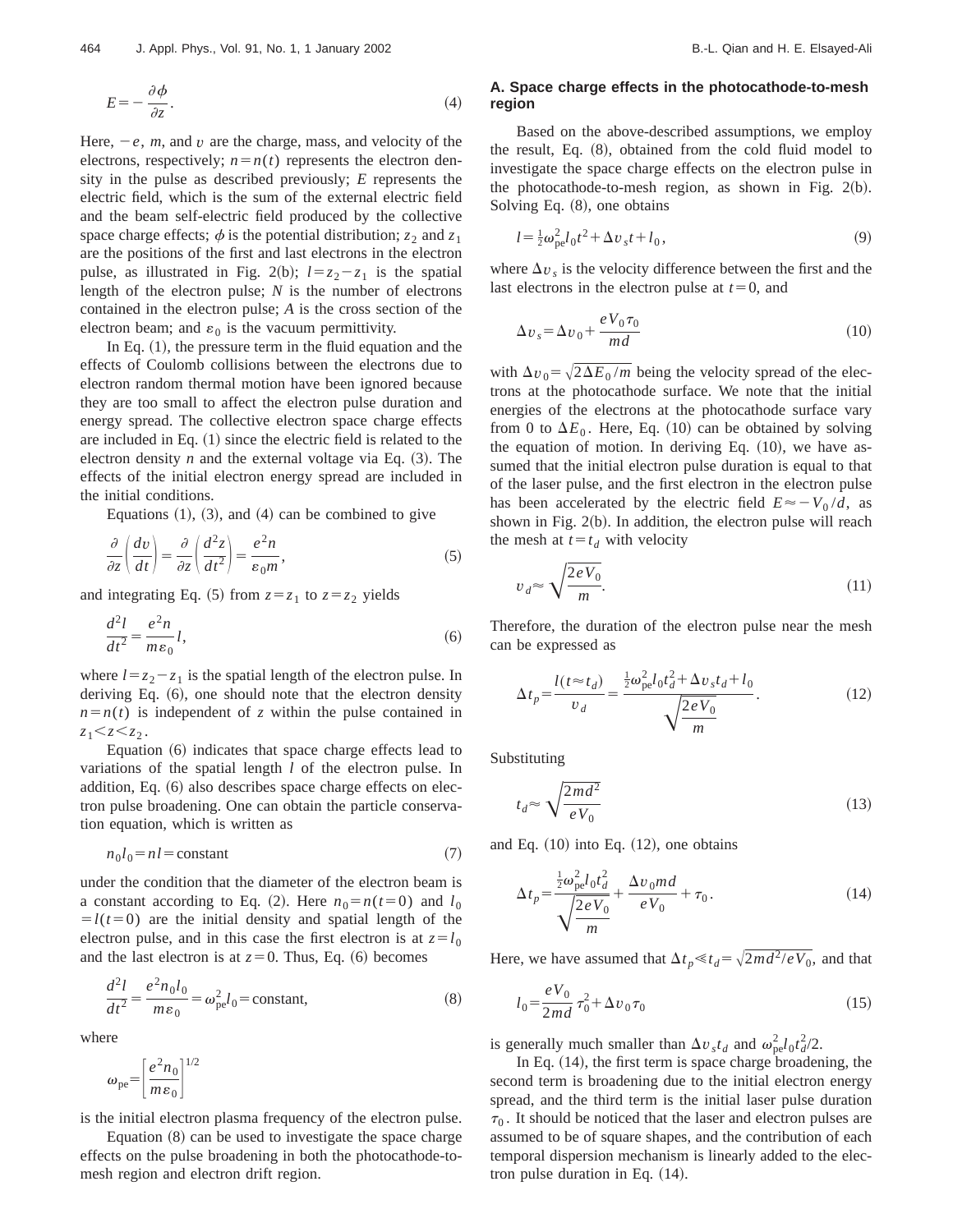It can be seen from Eqs.  $(10)$  and  $(14)$  that electron pulse broadening due to the initial electron energy spread in the photocathode-to-mesh region is then expressed as

$$
\Delta t_e = \frac{\Delta v_0 m d}{eV_0},\tag{16}
$$

which is identical to the results obtained in Refs. 2 and 14.

We will focus our attention on the space charge effects. From Eq. (14), electron pulse broadening due to space charge effects in the photocathode-to-mesh region can be expressed as

$$
\Delta t_{sp} = \frac{\frac{1}{2} \omega_{pd}^2 l_d t_d^2}{\sqrt{\frac{2eV_0}{m}}} = \frac{1}{2} \omega_{pe}^2 t_d^2 \Delta t_p,
$$
\n(17)

where,  $\omega_{pd} = [e^2 n_d / m \epsilon_0]^{1/2}$  and  $n_d$  are the electron plasma frequency and electron density near the mesh, respectively, and  $l_d$  is the distance between the first and last electrons in the electron pulse near the mesh, i.e.,  $l_d = l(t = t_d)$ . In addition, the electron density can be approximately calculated from

$$
n_d = \frac{I}{e v_d \pi r_h^2} = \frac{Ne/\Delta \tau_p}{e v_d \pi r_h^2} = \frac{N}{v_d \pi r_h^2 \Delta t_p},
$$
(18)

where *I* is the electron beam current, *N* is the number of electrons contained in the electron pulse, and  $r<sub>b</sub>$  represents the radius of the electron beam. Using Eq.  $(18)$ , one can obtain

$$
\Delta t_{sp} = \frac{e^2 N t_d^2}{2m \epsilon_0 v_d \pi r_b^2} = \frac{e^{1/2} m^{1/2} d^2 N}{\sqrt{2} \pi V_0^{3/2} \epsilon_0 r_b^2}.
$$
(19)

It can be seen from Eq.  $(19)$  that electron pulse broadening due to space charge effects increases with the photocathode-to-mesh gap distance *d*, but decreases with the increase of beam radius  $r_b$  and voltage  $V_0$  applied between the photocathode and mesh. Large  $d$  and small  $V_0$  are not favorable for producing femtosecond electron pulses.

#### **B. Space charge effects in the electron drift region**

The above-mentioned analysis of the photocathode-tomesh region can be generalized to make it applicable in the postanode electron drift region of an electron gun. Consider an electron pulse traveling in the drift region with length *L* that includes a magnetic field along the *z* direction, as shown in Fig. 1. The magnetic field is assumed to be strong enough to constrain the motion of the electrons in the radial direction. Following the same treatment, one can also solve the basic equations and obtain the potential distribution in the drift region, which takes the form of

$$
\phi = \frac{enz^2}{2\varepsilon_0} + \left[ \frac{en}{2\varepsilon_0} \frac{2(z_2 - z_1 - d)z_2 - (z_2 - z_1)^2}{L} \right] z
$$
  
+ 
$$
\frac{enz_1^2}{2\varepsilon_0} \quad \text{for } z_1 \le z \le z_2.
$$
 (20)

It is mentioned that in the drift region the boundary conditions of  $\phi(z=0)=0$  and  $\phi(z=L)=0$  have been employed in deriving Eq. (20). The temporal broadening of the electron pulse due to space charge effects in the drift region can be written as

$$
\Delta t_{sp} = \frac{e^2 N t^2}{2m \epsilon_0 v \pi r_b^2},\tag{21}
$$

where  $v$  is the velocity of the electron pulse at time  $t$  in the drift region, *N* is the number of electrons in the electron pulse, and  $r_b$  is the electron beam radius. At the end of the drift region,  $\Delta t_{sp}$  is

$$
\Delta t_{sp} = \frac{e^{1/2} m^{1/2} L^2 N}{4\sqrt{2} \pi V_0^{3/2} \epsilon_0 r_b^2}.
$$
\n(22)

The normalized electron pulse broadening due to space charge is

$$
\eta = \frac{\Delta t_{sp}}{\Delta t_p} = \frac{1}{2} \omega_p^2 t^2,\tag{23}
$$

where

$$
\omega_p = \left[\frac{e^2 n}{m \epsilon_0}\right]^{1/2}
$$

is the electron plasma frequency for electron density *n*, and  $\Delta t_p$  is the electron pulse duration at time *t*. The electron energy spread  $\Delta E_{sp}$  due to space charge effects is expressed as

$$
\Delta E_{\rm sp} = e(\phi_{\rm max} - \phi_{\rm min}),\tag{24}
$$

where  $\phi_{\text{max}}$  and  $\phi_{\text{min}}$  are the maximum and minimum potentials within the electron pulse, respectively. It is noticed that  $\phi_{\text{max}}$  and  $\phi_{\text{min}}$  can be determined using Eq. (20). When the electron pulse reaches the center of the drift region  $(z_1 + z_2)$  $= L$  for  $0 \le z \le L$ ), Eq. (24) becomes

$$
\Delta E_{\rm sp} = \frac{1}{8} m \omega_p^2 l^2 \approx \frac{e^2 N v \Delta t_p}{8 \epsilon_0 \pi r_b^2} \approx \frac{e^2 N \Delta t_p}{8 \epsilon_0 \pi r_b^2} \sqrt{\frac{2 e V_0}{m}},\qquad(25)
$$

where  $l = z_2 - z_1$  is the spatial length of the electron pulse. In addition to space charge effects, the electron pulse duration  $\Delta t$ <sub>p</sub> is also dependent on the laser pulse duration, the energy spread of the photoelectrons, and particle trajectory as determined by the specific photoelectron gun design. Equation  $(25)$  shows that the electron energy spread due to space charge effects can become severe when the drift length and the electron density of the pulse are large.

#### **III. RESULTS AND DISCUSSIONS**

In this section, the numerical evaluation of the formulas derived in Sec. II is described to further explore space charge effects on the electron pulse broadening and electron energy spread in a photoelectron gun. We separate space charge effects into contributions in the photocathode-to-mesh region and in the electron beam drift region. The limitations on the temporal resolution of a photoelectron gun due to space charge effects are described.

The effect of the initial electron energy spread on electron pulse broadening was previously described in Refs. 2, 5 and 14, and the results are consistent with Eq.  $(16)$ . For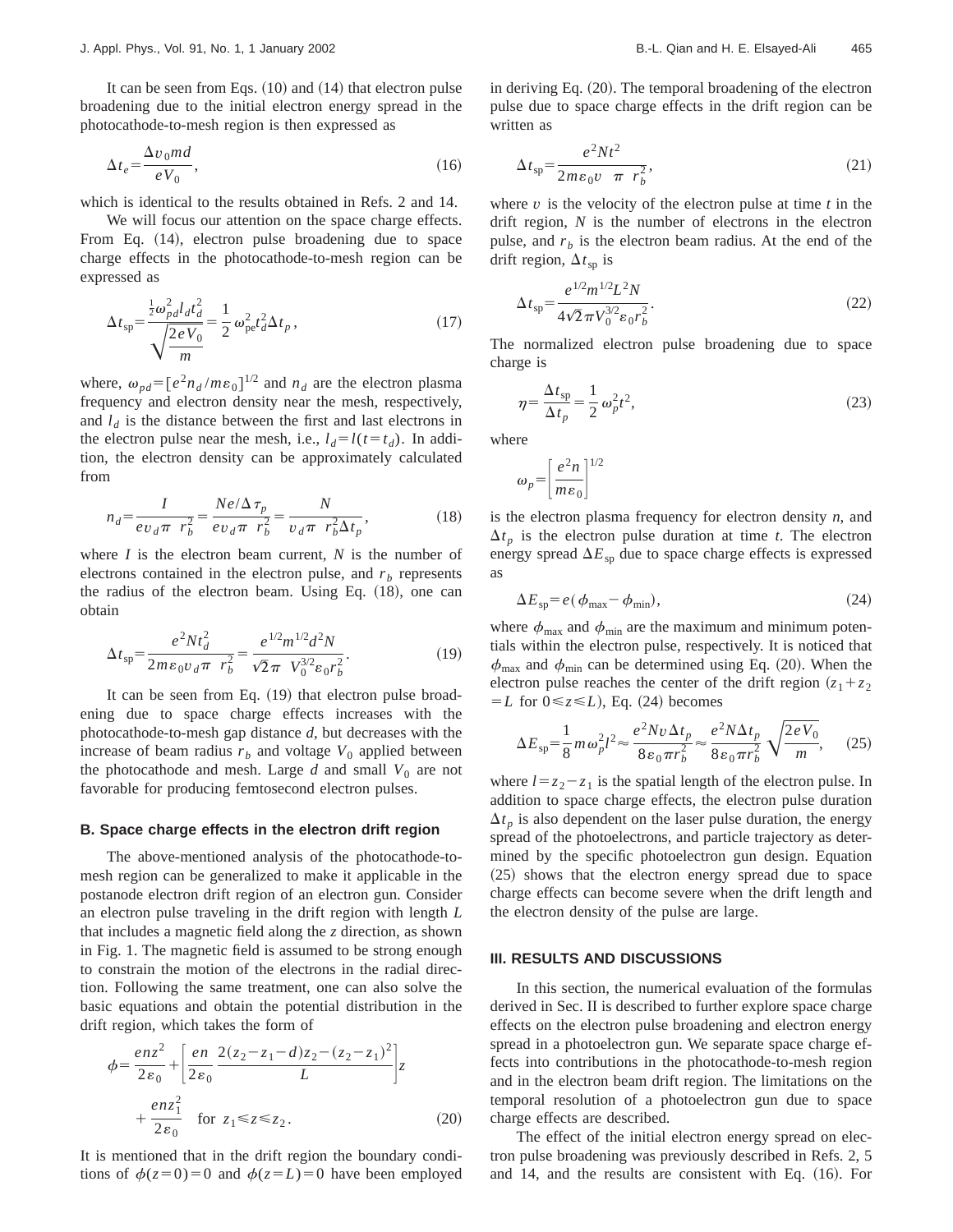

FIG. 3. Temporal broadening in the photocathode-to-mesh region  $\Delta t_{sp}$  vs the number *N* of electrons contained in the electron pulse for  $d=3$  mm and  $V_0$ =30 kV in the cases of  $r_b$ =0.2, 0.3, 0.4, and 0.5 mm.

example, the time dispersion  $\Delta t_e$  caused by the initial electron energy spread is  $\sim$ 150 fs for  $\Delta E_0$ =0.2 eV, *d*=3 mm, and  $V_0 = 30 \text{ kV}$ .

The electron pulse broadening due to space charge  $\Delta t_{sp}$ in the photocathode-to-mesh region is described by Eqs.  $(17)$ and (19). Figure 3 shows  $\Delta t_{sp}$  in the photocathode-to-mesh region versus the number *N* of electrons contained in the electron pulse for  $d=3$  mm and  $V_0=30$  kV, in the cases of  $r<sub>b</sub>=0.2, 0.3, 0.4,$  and 0.5 mm. One can clearly see from Fig. 3 that  $\Delta t_{sp}$  increases with *N* and with the electron beam radius  $r_b$ . In addition, results of Fig. 3 reveal that the value of  $\Delta t$ <sub>sp</sub> is generally less than 10 fs when  $N \le 20000$  and  $r_b$  $\geq 0.2$  mm. In this case, with the parameters employed in Fig. 3,  $\Delta t_{\rm{sp}}$  can be ignored for a photoelectron gun designed for more than 100 fs. Figure 4 illustrates the dependence of  $\Delta t_{sp}$ 



FIG. 4. Temporal broadening in the photocathode-to-mesh region  $\Delta t_{\rm{sp}}$  as a function of voltage  $V_0$  between the photocathode and mesh for  $d=3$  mm and  $r_b = 0.2$  mm in the cases of  $N = 10,000, 20,000, 30,000,$  and 40,000.



FIG. 5. Temporal broadening  $\Delta t_{\rm{sp}}$  in the electron beam drift region vs the length *L* of the drift region for  $r_b = 0.45$  mm and  $V_0 = 30$  kV in the cases of  $N = 1000$  and 5000.

on the accelerating voltage  $V_0$  applied between the photocathode and the mesh for  $d=3$  mm and  $r_b=0.2$  mm for the cases of  $N=10000$ , 20000, 30000, and 40000 in the photocathode-to-mesh region. As can be seen from Fig. 4, the time dispersion  $\Delta t_{\rm{sp}}$  decreases with increasing  $V_0$  but increases with *N*. For the parameters used in Fig. 4, the value of  $\Delta t_{sp}$  in the photocathode-to-mesh region becomes important only when  $N > 20000$  and  $V_0 < 10$  kV for a photoelectron pulse of  $\sim$ 100 fs in duration. Figure 4 also indicates that space charge effects are reduced when the electric field within the photocathode-to-mesh region is increased.

The electron pulse broadening  $\Delta t_{sp}$  due to space charge effects in the electron beam drift region is expressed by Eqs. (21) and (22). Figure 5 shows  $\Delta t_{sp}$  versus the length *L* of the drift region for  $r_b=0.45$  mm and  $V_0=30$  kV in the cases of  $N = 1000$  and 5000 electrons in the electron beam drift region. Electron pulse broadening in the drift region,  $\Delta t_{\rm{sn}}$ , increases linearly with the number of electrons in the pulse, *N*, and as the square of the drift distance, *L*. According to Figs. 3 and 4, electron pulse broadening due to space charge effects in the photocathode-to-mesh region can be neglected for  $d=3$  mm. However, space charge effects in the drift region broaden the electron pulse by 350 fs for  $L \approx 40$  cm and  $N=1000$ , as indicated in Fig. 5. We can compare our results with those of the experiment reported in Ref. 32 because the parameters employed in Fig. 5 resemble those used in that experiment. In Ref. 32, the initial electron energy spread on the surface of the photocathode is  $\Delta E_0 = 0.5$  eV and the laser pulse duration is  $\tau_0$  = 60 fs; therefore, the time dispersion due to  $\Delta E_0$  is  $\Delta t_e \approx 238$  fs. By ignoring trajectory differences that affect the electron pulse broadening, the final electron pulse duration is  $\Delta t_p = \tau_0 + \Delta t_e + \Delta t_{sp} \approx 648$  fs, which includes  $\Delta t_{\rm{sp}} \approx 350$  fs. This is basically in agreement with the experimental result  $\Delta t_p \approx 540$  fs of Ref. 10. Limitations of our model include the fact that the laser and electron pulses are assumed to have a temporal square shape and the electron distribution in the electron pulse is treated as spatially uniform.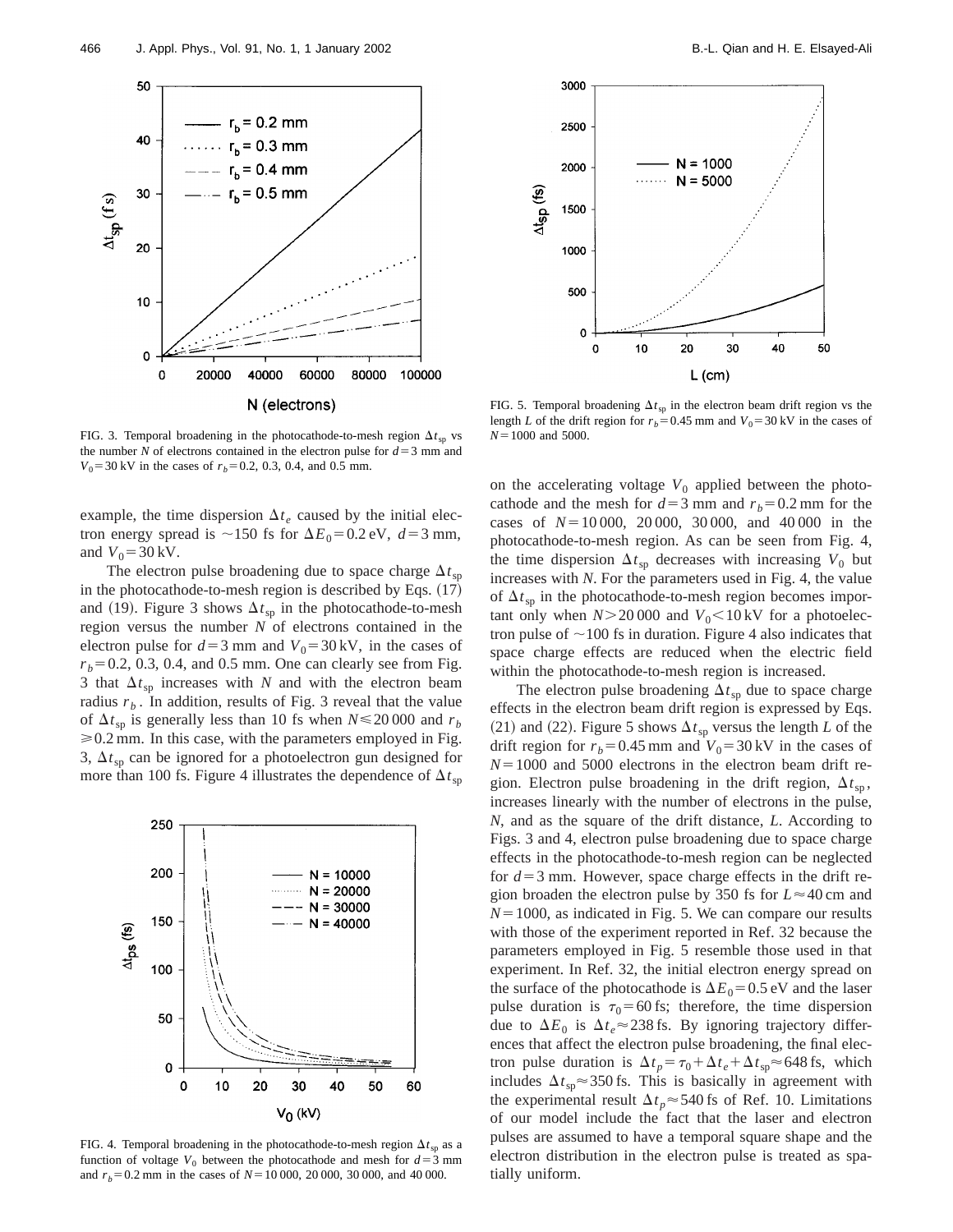

FIG. 6. The energy spread  $\Delta E_{\text{sp}}$  in the electron beam drift region versus the number *N* of electrons contained in the electron pulse for  $L=40$  cm,  $V_0$ = 30 kV,  $\tau_0$  = 50 fs, and  $\Delta t_e$  = 150 fs in the cases of  $r_b$  = 0.45, 0.30, and 0.20 mm.

The energy spread  $\Delta E_{sp}$  caused by the space charge effects in the drift region is given by Eq.  $(25)$ . Figure 6 shows  $\Delta E_{\rm SD}$  versus the number *N* of electrons contained in the electron pulse for  $L=40$  cm,  $V_0=30$  kV,  $\tau_0=50$  fs, and  $\Delta t_e$  $=150$  fs in the cases of  $r_b=0.45$ , 0.30, and 0.20 mm. It can be seen from Fig. 6 that  $\Delta E_{\rm SD}$  increases with *N* but decreases with  $r<sub>b</sub>$ . In addition, a large drift length *L* will also lead to significant electron energy spread according to Eq.  $(25)$ . Figure 6 also indicates that the energy spread  $\Delta E_{\rm sp}$  caused by space charge effects can be less than  $0.4 \text{ eV}$  for  $r_b$  $\geq 0.20$  mm and *N*  $\leq 10000$ . However,  $\Delta E_{sp}$  becomes larger than 3 eV for  $r_b \le 0.10$  mm and  $N > 10000$  (not shown in Fig. 6). Therefore, space charge effects not only result in electron pulse broadening but also cause additional energy spread in the electron pulse when the electrons travel through the drift region.

#### **IV. CONCLUSIONS**

Space charge effects in an ultrafast photoelectron pulse are explored using a fluid model. The model is applicable in both the photocathode-to-mesh region and the postanode electron beam drift region. The electron pulse broadening and the electron energy spread, caused by space charge effects, are investigated analytically. The dependence of electron pulse broadening, due to space charge effects, on the electron energy  $V_0$ , the beam radius  $r_b$ , the photocathodeto-mesh gap *d*, the length *L* of the drift region, and the number *N* of electrons contained in the electron pulse has been analyzed. Space charge effects in the photocathode-to-mesh region are generally unimportant even for the subpicosecond photoelectron gun. However, the electron pulse broadening due to space charge effects in the drift region can be significant because of the long drift distance of the electron pulse. The electron pulse broadening due to space charge effects in the drift region may be much larger than the initial electron pulse duration for a subpicosecond photoelectron gun. The space charge effects can also lead to a considerable energy spread in the electron pulse in the drift region.

The design of a photoelectron gun with an electron pulse duration of 100 fs or less containing  $10^3 - 10^4$  electrons per pulse requires an efficient compression technology to remove space charge effects, and the total length of the electron gun should be kept as short as possible. In general, the electron pulse compression device would make the faster electrons slow down and slower electrons accelerate. Before considering a compression device, one should first estimate space charge effects on the electron pulse broadening and electron energy spread. Therefore, the above-mentioned model can be used to design subpicosecond photoelectron guns for streak cameras and time resolved electron diffraction.

#### **ACKNOWLEDGMENTS**

This work was supported by National Science Foundation Grant Nos. DMR-9988669 and DMR-0116015 and U.S. Department of Energy Grant No. DE-FG02-97ER45625. The research by B.-L.Q. was support by the abroad-studying funds from the National University of Defense Technology in People's Republic of China.

- $1$  D. J. Bradley and W. Sibbett, Appl. Phys. Lett.  $27$ ,  $382$  (1975).
- 2V. N. Platonov and M. Ya. Shchelev, Sov. Phys. Tech. Phys. **24**, 954  $(1979).$
- $3$  H. Niu and W. Sibbett, Rev. Sci. Instrum. **52**, 1830  $(1981)$ .
- ${}^{4}$ H. Niu, W. Sibbett, and M. R. Baggs, Rev. Sci. Instrum. **53**, 563 (1982).
- <sup>5</sup>W. Sibbett, H. Niu, and M. R. Baggs, Rev. Sci. Instrum. **53**, 758 (1982).
- <sup>6</sup>K. Kinoshita, M. Ito, and Y. Suzuki, Rev. Sci. Instrum. **58**, 932 (1987).
- ${}^{7}$ A. Finch, Y. Liu, H. Niu, W. Sibbett, W. E. Slent, D. R. Walker, Q. L. Yang, and H. Zhang, Proc. SPIE 1032, 622 (1988).
- <sup>8</sup> J. Ihlemann, A. Helmbold, and H. Staerk, Rev. Sci. Instrum. **59**, 2502  $(1988).$
- <sup>9</sup>H. Niu, V. P. Degtyareva, V. N. Platonov, A. M. Prokhorov, and M. Ya. Schelev, Proc. SPIE 1032, 79 (1988).
- 10H. Niu, H. Zhang, Q. L. Yang, Y. P. Liu, Y. C. Wang, Y. A. Reng, and J. L. Zhou, Proc. SPIE 1032, 472 (1988).
- <sup>11</sup> M. M. Murnane, H. C. Kapteyn, and R. W. Falcone, Appl. Phys. Lett. 56, 1948 (1990).
- 12M. D. Duncan, R. Mahon, L. L. Tankersley, and J. Reintjes, Appl. Opt. **29**, 2369 (1990).
- 13R. Shepherd, R. Booth, D. Price, M. Bowers, D. Swan, J. Bonlie, B. Young, J. Dunn, B. White, and R. Stewart, Rev. Sci. Instrum. **66**, 719  $(1995).$
- 14Z. Chang, A. Rundquist, M. M. Murnane, H. C. Kapteyn, X. Liu, B. Shan, J. Liu, L. Niu, M. Gong, and X. Zhang, Appl. Phys. Lett. 69, 133 (1996).
- 15A. Maksimchuk, M. Kim, J. Workman, G. Korn, J. Squier, D. Du, D. Umstadter, and G. Mourou, Rev. Sci. Instrum. **67**, 697 (1996).
- <sup>16</sup>G. Mourou and S. Williamson, Appl. Phys. Lett. **41**, 44 (1982).
- 17S. Williamson, G. A. Mourou, and J. M. C. Li, Phys. Rev. Lett. **52**, 2364  $(1984).$
- <sup>18</sup>H. E. Elsayed-Ali and G. A. Mourou, Appl. Phys. Lett. **52**, 103 (1988).
- <sup>19</sup> H. E. Elsayed-Ali and J. W. Herman, Rev. Sci. Instrum. **61**, 1636 (1990).
- <sup>20</sup> H. E. Elsayed-Ali and J. W. Herman, Appl. Phys. Lett. **57**, 1508 (1990).
- $21$  J. W. Herman and H. E. Elsayed-Ali, Phys. Rev. Lett.  $68$ , 2952 (1992).
- $22$  J. W. Herman and H. E. Elsayed-Ali, Phys. Rev. Lett.  $69$ , 1228 (1992).
- <sup>23</sup> J. W. Herman, H. E. Elsayed-Ali, and E. A. Murphy, Phys. Rev. Lett. **71**, 400 (1993).
- $^{24}$  J. W. Herman and H. E. Elsayed-Ali, Phys. Rev. B 49, 4886 (1994).
- 25M. Aeschliman, E. Hull, J. Cao, C. A. Schmuttenmaer, L. G. Jahn, Y. Gao, H. E. Elsayed-Ali, D. A. Mantell, and M. R. Scheinfein, Rev. Sci. Instrum. 66, 1000 (1995).
- <sup>26</sup> P. M. Weber, S. D. Carpenter and T. Lucza, Proc. SPIE **2521**, 23 (1995).
- <sup>27</sup> J. R. Thompson, P. M. Weber, and P. J. Estrup, Proc. SPIE **2521**, 113  $(1995)$ .
- 28H. E. Elsayed-Ali and P. M. Weber, in *Time-Resolved Diffraction*, edited